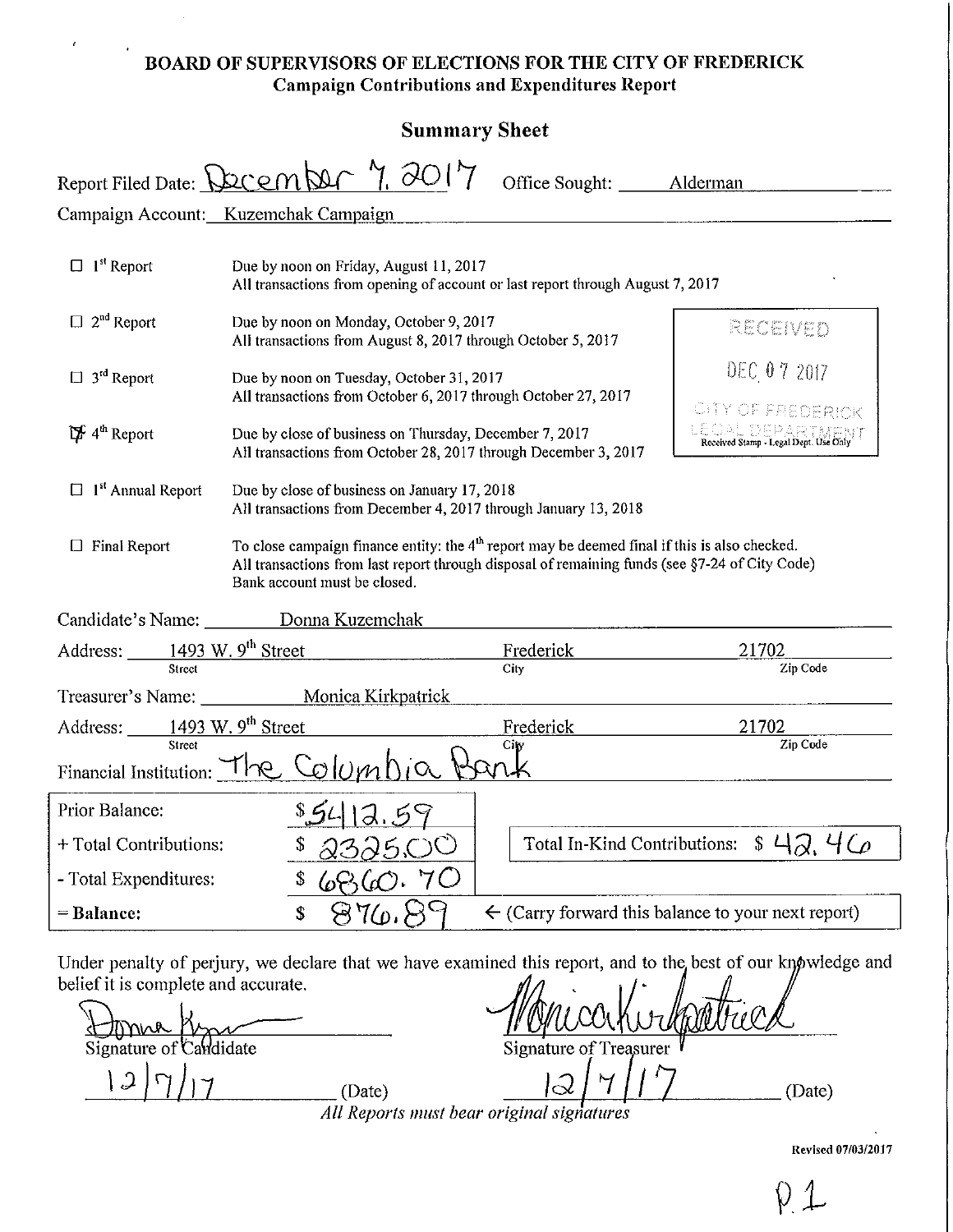| <b>DATE</b>            | <b>First Name</b>         | <b>Last Name</b>       | Address1                  | Address <sub>2</sub>     | Amount          |
|------------------------|---------------------------|------------------------|---------------------------|--------------------------|-----------------|
| 10/9/2017 Ann          |                           | Moxley                 | 5627 Crabapple Dr.        | Frederick, MD 21703      | 100             |
| 10/14/2017 Ann         |                           | DeArmon                | 108 W. College Terrace    | Frederick, MD 21701      | 100             |
| 10/23/2017 Ann         |                           | McDermott              | 603 Fairview Ave          | Frederick, MD 21701      | 50              |
| 10/7/2017 April        |                           | Clemons                | 802 Trail Ave.            | Frederick, MD 21701      | 30              |
| 10/14/2017 Barbara     |                           | Clary                  | 5519 Jefferson Blvd.      | Frederick, MD 21703      | 25              |
|                        | 10/10/2017 Beth Mende     | Conny                  | 1847 Lawnview Dr.         | Frederick, MD 21702      | 50              |
|                        | 10/8/2017 Bunny & Katie   | LaDoucer & Lawton      | 343 S. Market St.         | Frederick, MD 21701      | 100             |
| 10/6/2017 Carrie       |                           | Albee                  | 216 Dill Ave.             | Frederick, MD 21701      | 100             |
|                        | 10/9/2017 Catherine       | DiGennaro              | PO BOX 3010               | Frederick, MD 21704      | 25              |
| 10/14/2017 Cheryl      |                           | Dapsauski              | 1910 Chamberlain Drive    | Frederick, MD 21702      | 100             |
| 10/20/2017 Chris       |                           | Smariga                | 6738 Deer Spring Lane     | Middletown, MD 21769     | 250             |
| 10/14/2017 Cindy       |                           | Shubin                 | 218 E. Church St.         | Frederick, MD 21701      | 25              |
| 10/14/2017 Cindy       |                           | Small                  | 625 Schley Ave            | Frederick, MD 21702      | 10 <sup>1</sup> |
|                        | 10/25/2017 Claudia & Mark | Neally                 | 2206 W. Greenleaf Dr.     | Frederick, MD 21702      | 30              |
| 10/25/2017 Connie      |                           | Pryor                  | 1841 Lawnview Dr.         | Frederick, MD 21702      | 25              |
| 10/20/2017 Daniel      |                           | Smith                  | 1418 Adams Ave.           | Mineral Point, PA 15942  | $200^{\circ}$   |
| 10/14/2017 Darcy       |                           | Richards               | 112 E. Third St.          | Frederick, MD 21701      | 100             |
| 10/20/2017 David       |                           | Severn                 | 8171 Maple Lawn Blvd.     | Fulton, MD 20759         | 150             |
| 10/14/2017 Donald      |                           | Linton                 | 7400 Radice Ct., Apt.601  | Lauderhill, FL 33319     | 200             |
| 10/15/2017 Ellen       |                           | Dean                   | 1501 Rock Creek Dr.       | Frederick, MD 21702      | 100             |
| 10/25/2017 Jeff        |                           | Keilholtz              | 507 Lynnhaven Drive       | Hagerstown, MD 21742     |                 |
| 10/6/2017 Jennifer     |                           | Keilholtz              | 507 Lynnhaven Drive       | Hagerstown, MD 21742     | 10              |
| 10/16/2017 Jeremy      |                           | Holder                 | 17568 Millers Sawmill Rd. | Sharpsburg, MD 21782     | 50              |
| 10/15/2017 Jessica     |                           | Fitzwater              | 1505 Dockside Dr.         | Frederick, MD 21701      | 100             |
| 10/27/2017 Judy        |                           | Thompson               | 6730 Deer Spring Lane     | Middletown, MD 21769     | 50              |
| 10/22/2017 Julia & Jim |                           | Schaeffer              | 50 Citizens Way #605      | Frederick, MD 21701      | 50              |
| 10/14/2017 Julie       |                           | <b>Matthews Harris</b> | 11902 Beaver Dam Road     | Union Bridge, MD 21791   | 5               |
| 10/9/2017 Lauren       |                           | Beacham                | PO Box 701                | Emmitsburg, MD 21727     | 15              |
| 10/12/2017 M. Virginia |                           | Strnad                 | 3883 Gibbons Road         | Point of Rocks, MD 21777 | 100             |
| 10/18/2017 M.C.        |                           | Keegan-Ayer            | 7410 Skyline Drive        | Frederick, MD 21702      | 40              |

 $\langle \zeta_{\rm{S}} \rangle$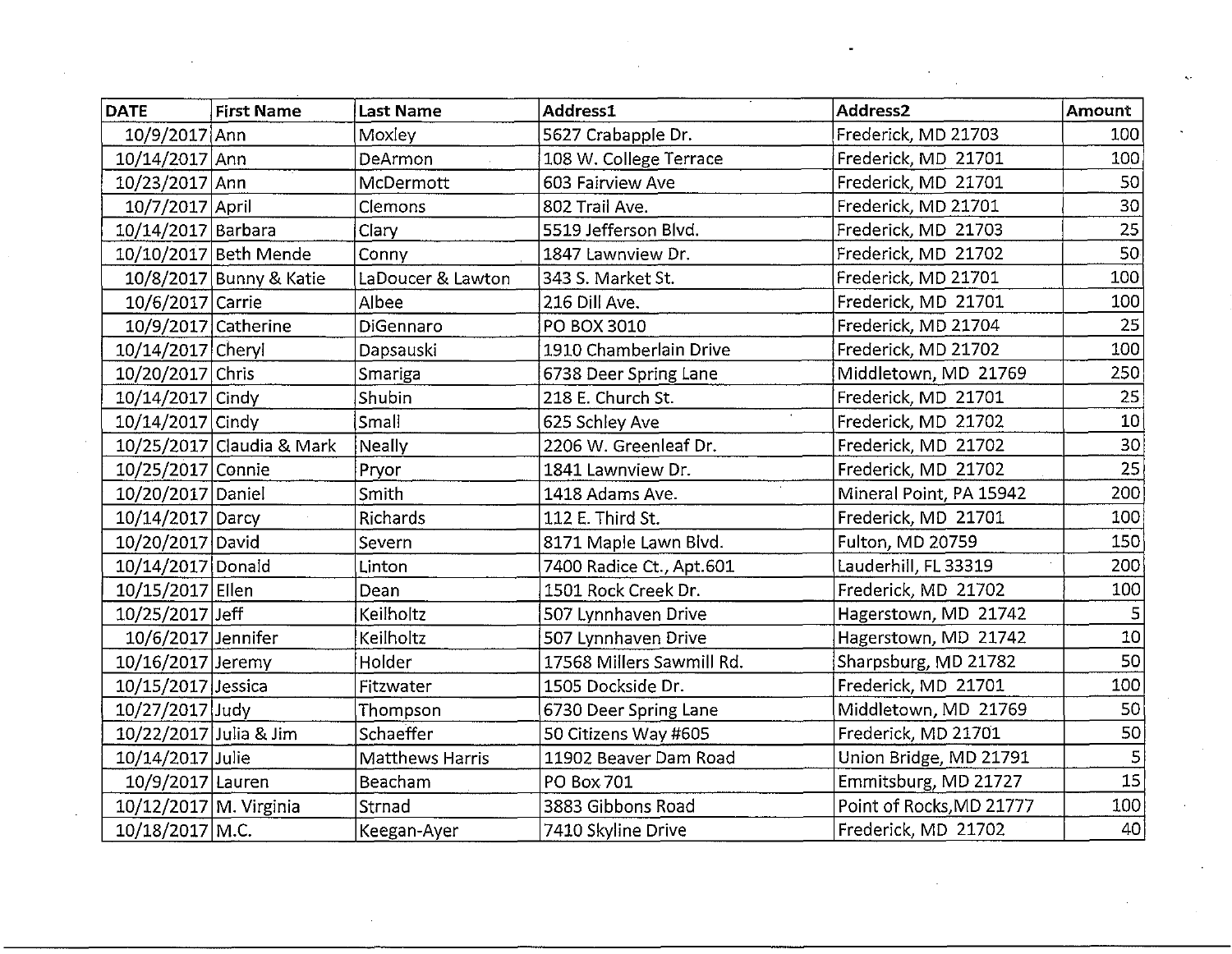| 10/6/2017 Mary<br>Ellis<br>8111 Stone Ridge Dr.<br>Frederick, MD 21702<br>10/14/2017 Mary<br>Frederick, MD 21702<br><b>Keepers</b><br>527 Lee Place<br>4600 Wedgewood Blvd., St A<br>10/24/2017 Matan<br>Frederick, MD 21703<br>Companies<br>10/9/2017 Megan<br>West Chester, NY 19380<br>Miller<br>554 Cork Circle<br>Frederick, MD 21701<br>10/14/2017 Melissa<br>932 Turning Point Ct.<br>Connor<br>10/14/2017 Myrna<br>9721 Woodcliff Court<br>New Market, MD 21774<br>Whitworth<br>$10/15/2017$ Pat<br>Frederick, MD 21702<br>Rosensteel<br>102 Crossing Pointe Ct<br>$10/10/2017$ Pat<br>Frederick, MD 21702<br>Rosensteel<br>102 Crossing Pointe Ct<br>$10/11/2017$ Realtors<br>200 Harry S. Truman Pkwy, St 200<br>Annapolis, MD 21401<br>PAC<br>111 College Ave.<br>10/27/2017 Robin<br>Bell<br>Frederick, MD 21701<br>10/8/2017 Rose<br>6 S. Pendleton Ct.<br>Frederick, MD 21703<br>Chaney<br>10/9/2017 Sandra<br>Frederick, MD 21702<br>613 Taney Ave.<br><b>Gnant Hagen</b><br>10/25/2017 Stephen<br>Oder<br>8114 Dam Number 4 Rd.<br>Williamsport, MD 21795<br>10/25/2017 Val<br>Dale<br>6901 Wimbledon Ct.<br>New Market, MD 21774<br><b>TOTAL</b><br>المنافس فالمستقلة والمستقلة |  |  | 30 <sup>2</sup> |
|--------------------------------------------------------------------------------------------------------------------------------------------------------------------------------------------------------------------------------------------------------------------------------------------------------------------------------------------------------------------------------------------------------------------------------------------------------------------------------------------------------------------------------------------------------------------------------------------------------------------------------------------------------------------------------------------------------------------------------------------------------------------------------------------------------------------------------------------------------------------------------------------------------------------------------------------------------------------------------------------------------------------------------------------------------------------------------------------------------------------------------------------------------------------------------------------------|--|--|-----------------|
|                                                                                                                                                                                                                                                                                                                                                                                                                                                                                                                                                                                                                                                                                                                                                                                                                                                                                                                                                                                                                                                                                                                                                                                                  |  |  |                 |
|                                                                                                                                                                                                                                                                                                                                                                                                                                                                                                                                                                                                                                                                                                                                                                                                                                                                                                                                                                                                                                                                                                                                                                                                  |  |  | 100             |
|                                                                                                                                                                                                                                                                                                                                                                                                                                                                                                                                                                                                                                                                                                                                                                                                                                                                                                                                                                                                                                                                                                                                                                                                  |  |  | 500             |
|                                                                                                                                                                                                                                                                                                                                                                                                                                                                                                                                                                                                                                                                                                                                                                                                                                                                                                                                                                                                                                                                                                                                                                                                  |  |  | 25              |
|                                                                                                                                                                                                                                                                                                                                                                                                                                                                                                                                                                                                                                                                                                                                                                                                                                                                                                                                                                                                                                                                                                                                                                                                  |  |  | 25              |
|                                                                                                                                                                                                                                                                                                                                                                                                                                                                                                                                                                                                                                                                                                                                                                                                                                                                                                                                                                                                                                                                                                                                                                                                  |  |  | 30 <sup>2</sup> |
|                                                                                                                                                                                                                                                                                                                                                                                                                                                                                                                                                                                                                                                                                                                                                                                                                                                                                                                                                                                                                                                                                                                                                                                                  |  |  | $\overline{75}$ |
|                                                                                                                                                                                                                                                                                                                                                                                                                                                                                                                                                                                                                                                                                                                                                                                                                                                                                                                                                                                                                                                                                                                                                                                                  |  |  | 25              |
|                                                                                                                                                                                                                                                                                                                                                                                                                                                                                                                                                                                                                                                                                                                                                                                                                                                                                                                                                                                                                                                                                                                                                                                                  |  |  | 500             |
|                                                                                                                                                                                                                                                                                                                                                                                                                                                                                                                                                                                                                                                                                                                                                                                                                                                                                                                                                                                                                                                                                                                                                                                                  |  |  | 25              |
|                                                                                                                                                                                                                                                                                                                                                                                                                                                                                                                                                                                                                                                                                                                                                                                                                                                                                                                                                                                                                                                                                                                                                                                                  |  |  | 50              |
|                                                                                                                                                                                                                                                                                                                                                                                                                                                                                                                                                                                                                                                                                                                                                                                                                                                                                                                                                                                                                                                                                                                                                                                                  |  |  | 100             |
|                                                                                                                                                                                                                                                                                                                                                                                                                                                                                                                                                                                                                                                                                                                                                                                                                                                                                                                                                                                                                                                                                                                                                                                                  |  |  | 100             |
|                                                                                                                                                                                                                                                                                                                                                                                                                                                                                                                                                                                                                                                                                                                                                                                                                                                                                                                                                                                                                                                                                                                                                                                                  |  |  | 25              |
|                                                                                                                                                                                                                                                                                                                                                                                                                                                                                                                                                                                                                                                                                                                                                                                                                                                                                                                                                                                                                                                                                                                                                                                                  |  |  |                 |
|                                                                                                                                                                                                                                                                                                                                                                                                                                                                                                                                                                                                                                                                                                                                                                                                                                                                                                                                                                                                                                                                                                                                                                                                  |  |  |                 |
|                                                                                                                                                                                                                                                                                                                                                                                                                                                                                                                                                                                                                                                                                                                                                                                                                                                                                                                                                                                                                                                                                                                                                                                                  |  |  |                 |
|                                                                                                                                                                                                                                                                                                                                                                                                                                                                                                                                                                                                                                                                                                                                                                                                                                                                                                                                                                                                                                                                                                                                                                                                  |  |  | 3805            |
|                                                                                                                                                                                                                                                                                                                                                                                                                                                                                                                                                                                                                                                                                                                                                                                                                                                                                                                                                                                                                                                                                                                                                                                                  |  |  |                 |
|                                                                                                                                                                                                                                                                                                                                                                                                                                                                                                                                                                                                                                                                                                                                                                                                                                                                                                                                                                                                                                                                                                                                                                                                  |  |  |                 |
|                                                                                                                                                                                                                                                                                                                                                                                                                                                                                                                                                                                                                                                                                                                                                                                                                                                                                                                                                                                                                                                                                                                                                                                                  |  |  |                 |
|                                                                                                                                                                                                                                                                                                                                                                                                                                                                                                                                                                                                                                                                                                                                                                                                                                                                                                                                                                                                                                                                                                                                                                                                  |  |  |                 |
|                                                                                                                                                                                                                                                                                                                                                                                                                                                                                                                                                                                                                                                                                                                                                                                                                                                                                                                                                                                                                                                                                                                                                                                                  |  |  |                 |
|                                                                                                                                                                                                                                                                                                                                                                                                                                                                                                                                                                                                                                                                                                                                                                                                                                                                                                                                                                                                                                                                                                                                                                                                  |  |  |                 |
|                                                                                                                                                                                                                                                                                                                                                                                                                                                                                                                                                                                                                                                                                                                                                                                                                                                                                                                                                                                                                                                                                                                                                                                                  |  |  |                 |
|                                                                                                                                                                                                                                                                                                                                                                                                                                                                                                                                                                                                                                                                                                                                                                                                                                                                                                                                                                                                                                                                                                                                                                                                  |  |  |                 |
|                                                                                                                                                                                                                                                                                                                                                                                                                                                                                                                                                                                                                                                                                                                                                                                                                                                                                                                                                                                                                                                                                                                                                                                                  |  |  |                 |
|                                                                                                                                                                                                                                                                                                                                                                                                                                                                                                                                                                                                                                                                                                                                                                                                                                                                                                                                                                                                                                                                                                                                                                                                  |  |  |                 |
|                                                                                                                                                                                                                                                                                                                                                                                                                                                                                                                                                                                                                                                                                                                                                                                                                                                                                                                                                                                                                                                                                                                                                                                                  |  |  |                 |
|                                                                                                                                                                                                                                                                                                                                                                                                                                                                                                                                                                                                                                                                                                                                                                                                                                                                                                                                                                                                                                                                                                                                                                                                  |  |  |                 |
|                                                                                                                                                                                                                                                                                                                                                                                                                                                                                                                                                                                                                                                                                                                                                                                                                                                                                                                                                                                                                                                                                                                                                                                                  |  |  |                 |
|                                                                                                                                                                                                                                                                                                                                                                                                                                                                                                                                                                                                                                                                                                                                                                                                                                                                                                                                                                                                                                                                                                                                                                                                  |  |  |                 |
|                                                                                                                                                                                                                                                                                                                                                                                                                                                                                                                                                                                                                                                                                                                                                                                                                                                                                                                                                                                                                                                                                                                                                                                                  |  |  |                 |
|                                                                                                                                                                                                                                                                                                                                                                                                                                                                                                                                                                                                                                                                                                                                                                                                                                                                                                                                                                                                                                                                                                                                                                                                  |  |  |                 |
|                                                                                                                                                                                                                                                                                                                                                                                                                                                                                                                                                                                                                                                                                                                                                                                                                                                                                                                                                                                                                                                                                                                                                                                                  |  |  |                 |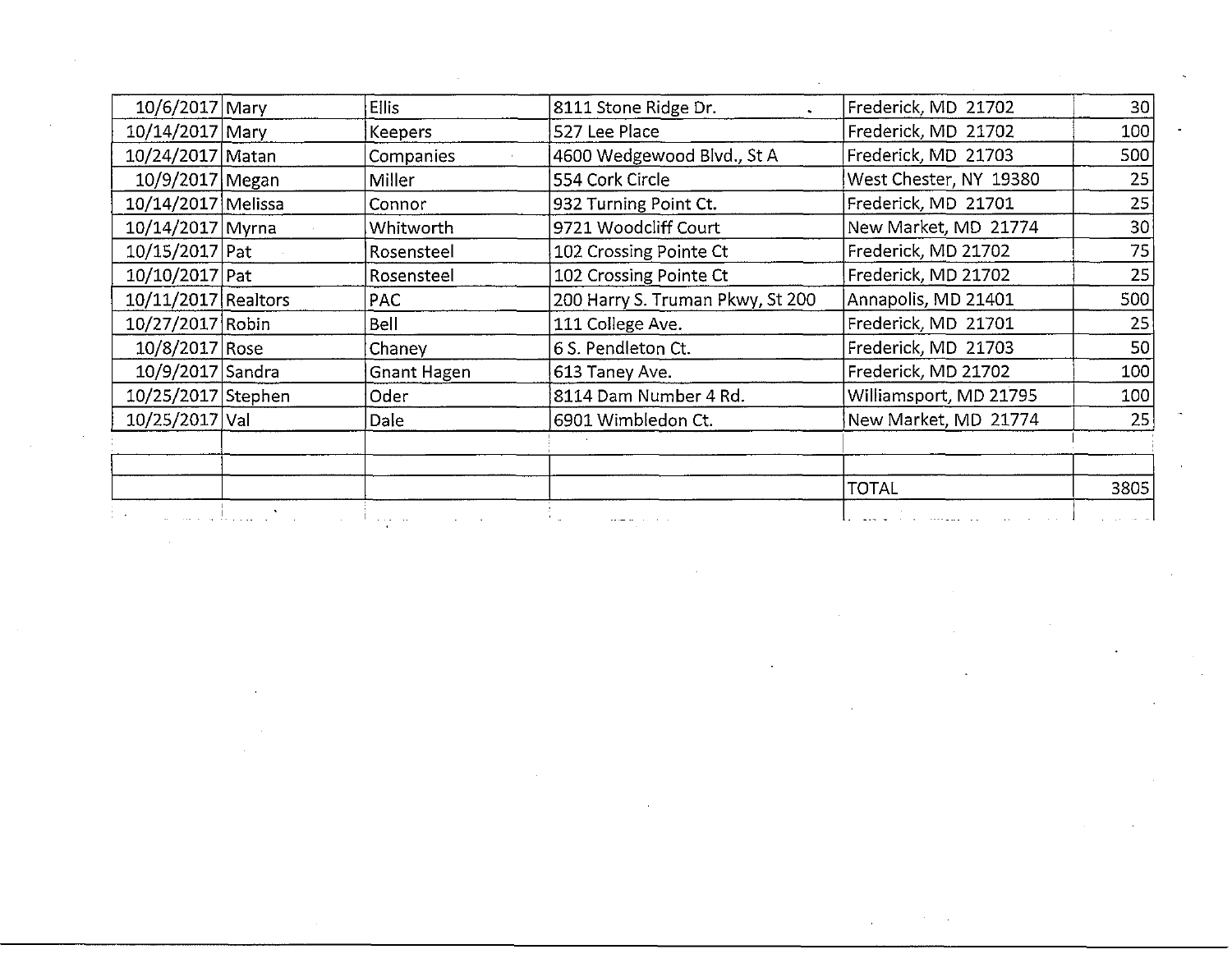Page  $_{\text{top}}$  of<br>Report Number

 $\overline{\phantom{a}}$ 

Expenditures<br>Campaign Account: KUZernchak Campaign

| Date                 | Name and Address of Payee                                      | <b>Nature of Expenditure</b> | Amount        |
|----------------------|----------------------------------------------------------------|------------------------------|---------------|
| 10 31 1              | FaceDook<br>003153                                             | Social Meclia                | 1.79          |
| 10/31/17             | Facebook<br>090153                                             | Social Media                 | 49.67         |
| 10 31 17             | Facebook<br>043153                                             | Social Media                 | 55.87         |
| 11217                | Face book                                                      | social media                 | 157.52        |
| 11 6 17              | $T_{\mathsf{Y}}\mathsf{L}$ $\mathsf{J}$ Give<br>HTT PSTYTAGIVE | Fundraiser<br>Monthly Fee    | <i>95.C</i> O |
| 11717                | Lowes<br>Frederick, MD                                         | sign supplies                | 64.75         |
| H H                  | Blue lay Inc<br>100495393021                                   | Monthly<br>Processing        | 24.95         |
| 11/20/17             | Tyt Design<br>4201 Urbona P.Ke<br>Frederick, MD 31704          | Host Carols<br>Postage       | 5559.73       |
| 113017               | Facebook<br>001124                                             | social media                 | 6.07          |
| 11/30/17             | Face book<br>008194                                            | social media                 | 158,02        |
| $\frac{1}{11}$ 30/17 | Facebook<br>072179                                             | social media                 | 416.40        |
| $ 0 $ 2 $ 7 $        | Facebook                                                       | social media                 | 341.53        |
|                      |                                                                | <b>TOTALS THIS PAGE</b>      | 6860.70       |

 $\sim$ 

Revised 07/03/2017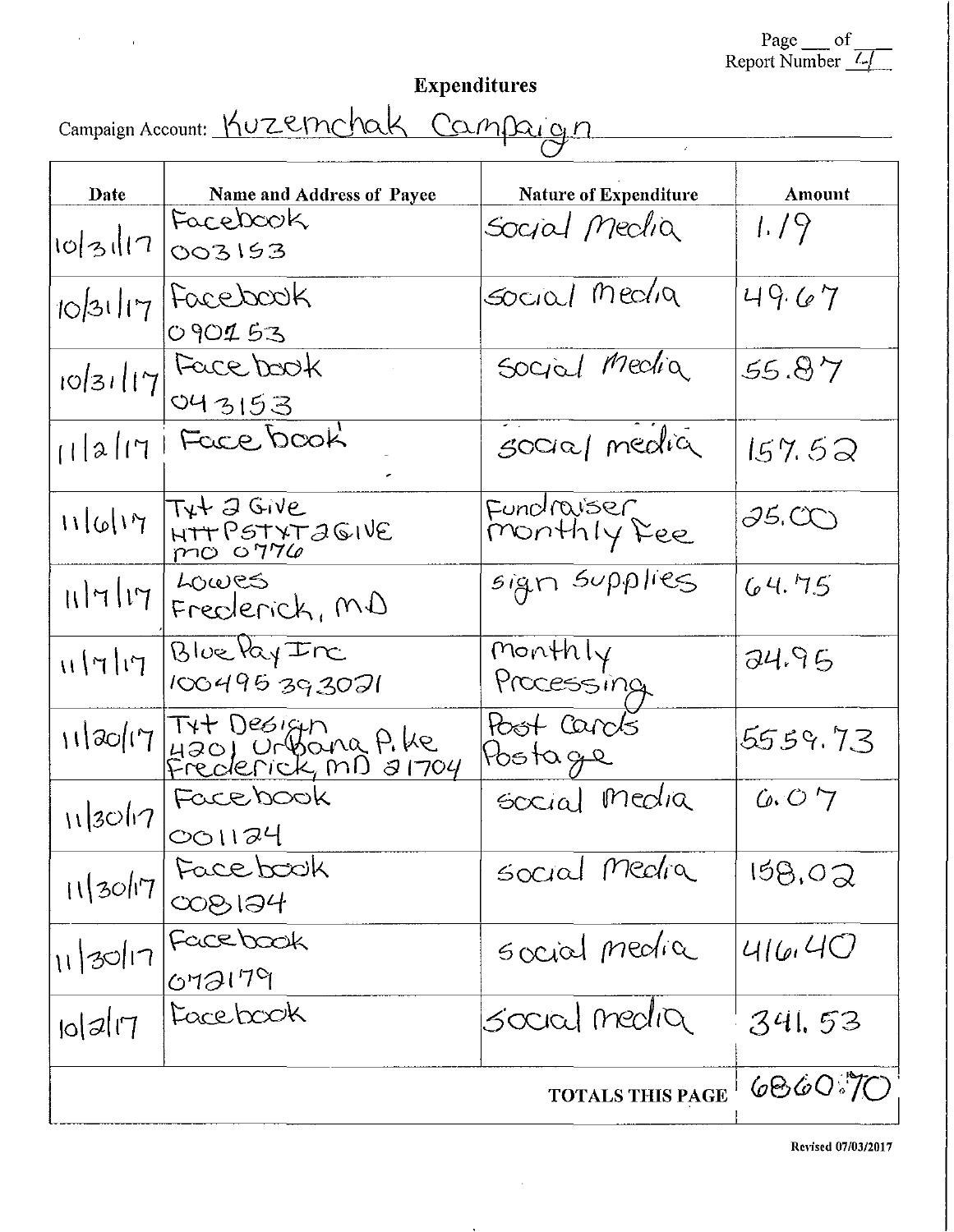| Page c<br>ΩŤ               |  |
|----------------------------|--|
| Report Number $\leftarrow$ |  |

# In-Kind Contributions

 $\alpha$  ,  $\alpha$ 

 $\overline{a}$ 

| Campaign Account: Kuzenchak Campaign |                                 |                                |                                     |  |  |  |
|--------------------------------------|---------------------------------|--------------------------------|-------------------------------------|--|--|--|
| Date<br>Received                     | Name and Address of Contributor | Description of<br>Contribution | Value of In-Kind<br><b>Donation</b> |  |  |  |
| $T/$ / $  n  $                       | Democratic State Central        | OS POTITICAT<br>Campuigh       | 06C                                 |  |  |  |
| 115 17                               | monica Kirkpatrick              | Gracks Scr<br>election day     | 17.4C                               |  |  |  |
|                                      |                                 |                                |                                     |  |  |  |
|                                      |                                 |                                |                                     |  |  |  |
|                                      |                                 |                                |                                     |  |  |  |
|                                      |                                 |                                |                                     |  |  |  |
|                                      |                                 |                                |                                     |  |  |  |
|                                      |                                 |                                |                                     |  |  |  |
|                                      |                                 |                                |                                     |  |  |  |
|                                      |                                 |                                |                                     |  |  |  |
|                                      |                                 |                                |                                     |  |  |  |
|                                      |                                 |                                |                                     |  |  |  |
|                                      |                                 | <b>TOTALS THIS PAGE</b>        | 43.46                               |  |  |  |

Revised 07/03/2017